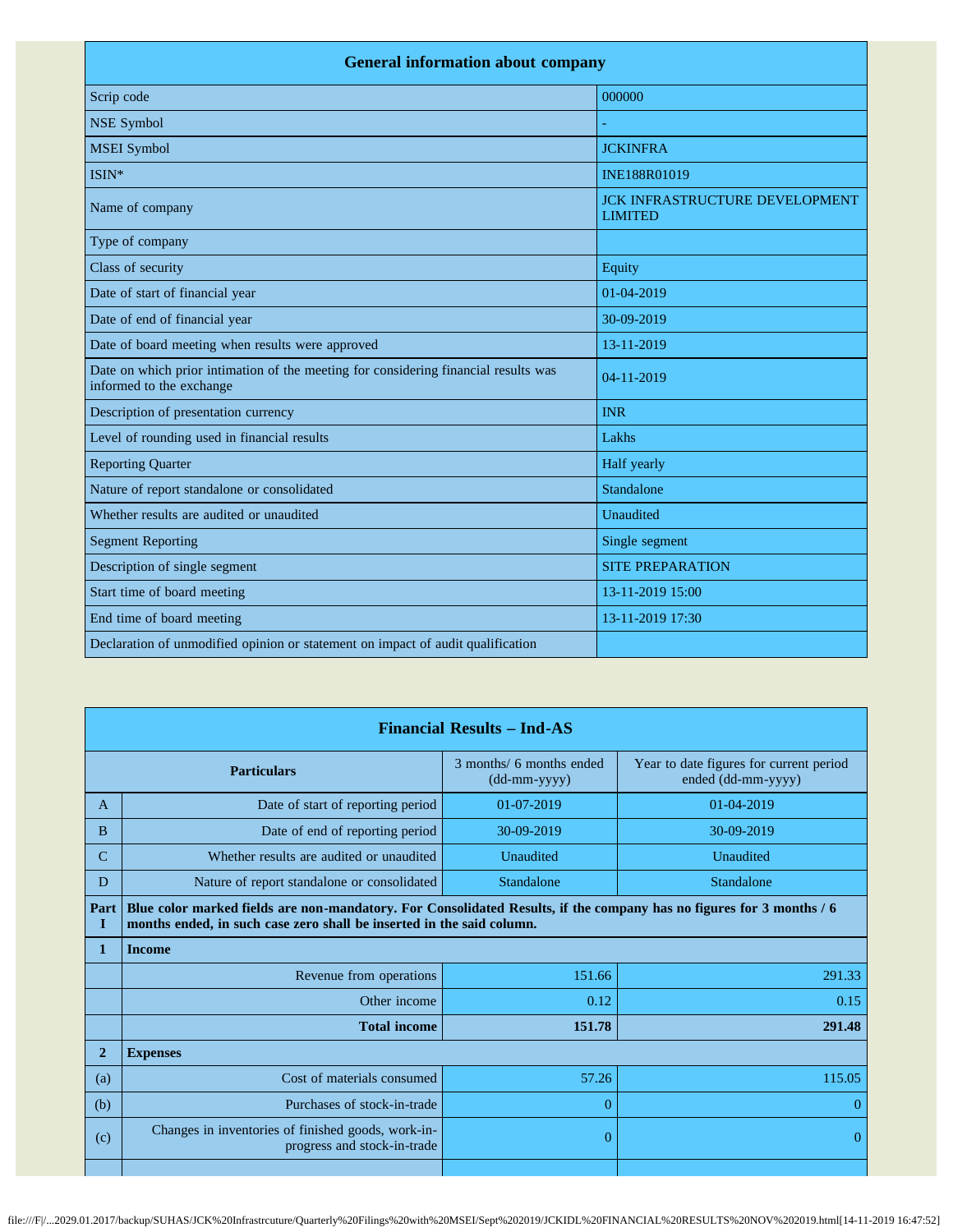| (d) | Employee benefit expense                         | 39.71  | 79.4  |
|-----|--------------------------------------------------|--------|-------|
| (e) | Finance costs                                    | 3.94   | 9.56  |
| (f) | Depreciation, depletion and amortisation expense | 6.17   | 12.27 |
| (f) | <b>Other Expenses</b>                            |        |       |
|     | <b>OTHER EXPENSES</b>                            | 22.49  | 43.72 |
| 10  |                                                  |        |       |
|     | <b>Total other expenses</b>                      | 22.49  | 43.72 |
|     | <b>Total expenses</b>                            | 129.57 | 260   |

|                   | <b>Financial Results - Ind-AS</b>                                                                                                                                                             |                                          |                                                               |  |  |
|-------------------|-----------------------------------------------------------------------------------------------------------------------------------------------------------------------------------------------|------------------------------------------|---------------------------------------------------------------|--|--|
|                   | <b>Particulars</b>                                                                                                                                                                            | 3 months/ 6 months<br>ended (dd-mm-yyyy) | Year to date figures for current<br>period ended (dd-mm-yyyy) |  |  |
| A                 | Date of start of reporting period                                                                                                                                                             | 01-07-2019                               | 01-04-2019                                                    |  |  |
| B                 | Date of end of reporting period                                                                                                                                                               | 30-09-2019                               | 30-09-2019                                                    |  |  |
| C                 | Whether results are audited or unaudited                                                                                                                                                      | Unaudited                                | Unaudited                                                     |  |  |
| D                 | Nature of report standalone or consolidated                                                                                                                                                   | Standalone                               | Standalone                                                    |  |  |
| Part<br>I         | Blue color marked fields are non-mandatory. For Consolidated Results, if the company has no figures for 3 months / 6<br>months ended, in such case zero shall be inserted in the said column. |                                          |                                                               |  |  |
| 3                 | Total profit before exceptional items and tax                                                                                                                                                 | 22.21                                    | 31.48                                                         |  |  |
| $\overline{4}$    | <b>Exceptional</b> items                                                                                                                                                                      | 0                                        | $\overline{0}$                                                |  |  |
| 5                 | <b>Total profit before tax</b>                                                                                                                                                                | 22.21                                    | 31.48                                                         |  |  |
| 7                 | <b>Tax expense</b>                                                                                                                                                                            |                                          |                                                               |  |  |
| 8                 | Current tax                                                                                                                                                                                   | 4.57                                     | 6.47                                                          |  |  |
| 9<br>Deferred tax |                                                                                                                                                                                               | $-0.62$                                  | $-1.24$                                                       |  |  |
| 10                | <b>Total tax expenses</b>                                                                                                                                                                     | 3.95                                     | 5.23                                                          |  |  |
| 11                | Net movement in regulatory deferral account balances related to<br>profit or loss and the related deferred tax movement                                                                       | $\overline{0}$                           | $\theta$                                                      |  |  |
| 14                | Net Profit Loss for the period from continuing operations                                                                                                                                     | 18.26                                    | 26.25                                                         |  |  |
| 15                | Profit (loss) from discontinued operations before tax                                                                                                                                         | $\overline{0}$                           | $\theta$                                                      |  |  |
| 16                | Tax expense of discontinued operations                                                                                                                                                        | $\overline{0}$                           | $\overline{0}$                                                |  |  |
| 17                | Net profit (loss) from discontinued operation after tax                                                                                                                                       | $\overline{0}$                           | $\theta$                                                      |  |  |
| 19                | Share of profit (loss) of associates and joint ventures accounted for<br>using equity method                                                                                                  | $\overline{0}$                           | $\theta$                                                      |  |  |
| 21                | Total profit (loss) for period                                                                                                                                                                | 18.26                                    | 26.25                                                         |  |  |
| 22                | Other comprehensive income net of taxes                                                                                                                                                       | $\overline{0}$                           | $\overline{0}$                                                |  |  |

|                                                                 | <b>Financial Results – Ind-AS</b>                                                                                                                                                             |                                          |                                                               |  |
|-----------------------------------------------------------------|-----------------------------------------------------------------------------------------------------------------------------------------------------------------------------------------------|------------------------------------------|---------------------------------------------------------------|--|
|                                                                 | <b>Particulars</b>                                                                                                                                                                            | 3 months/ 6 months<br>ended (dd-mm-yyyy) | Year to date figures for current<br>period ended (dd-mm-yyyy) |  |
| A                                                               | Date of start of reporting period                                                                                                                                                             | $01-07-2019$                             | 01-04-2019                                                    |  |
| B                                                               | Date of end of reporting period                                                                                                                                                               | $30-09-2019$                             | 30-09-2019                                                    |  |
|                                                                 | Whether results are audited or unaudited                                                                                                                                                      | Unaudited                                | Unaudited                                                     |  |
| D                                                               | Nature of report standalone or consolidated                                                                                                                                                   | Standalone                               | Standalone                                                    |  |
| Part                                                            | Blue color marked fields are non-mandatory. For Consolidated Results, if the company has no figures for 3 months / 6<br>months ended, in such case zero shall be inserted in the said column. |                                          |                                                               |  |
| 23<br><b>Total Comprehensive Income for the period</b><br>18.26 |                                                                                                                                                                                               | 26.25                                    |                                                               |  |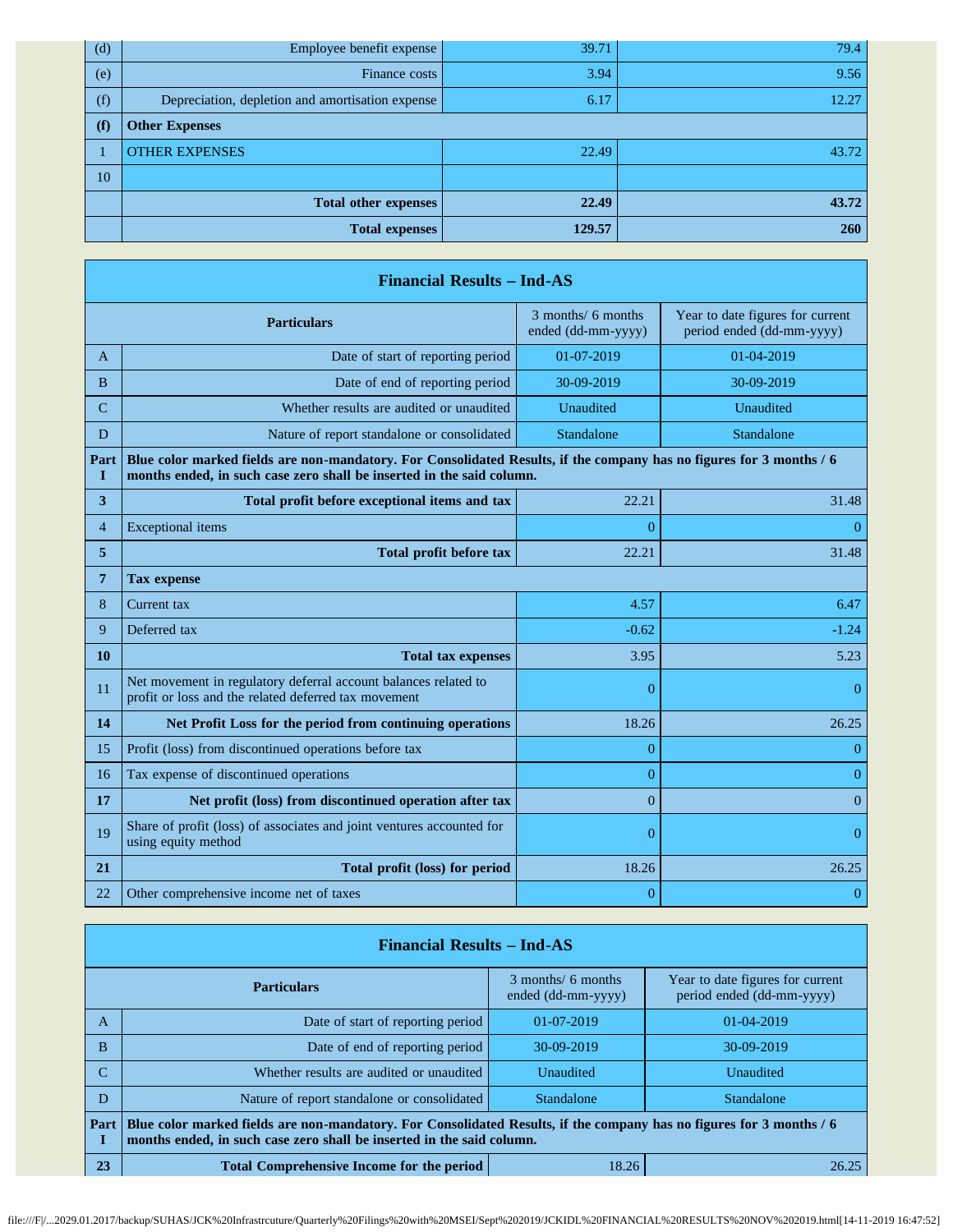| 24           | Total profit or loss, attributable to                                                                   |                |                |
|--------------|---------------------------------------------------------------------------------------------------------|----------------|----------------|
|              | Profit or loss, attributable to owners of parent                                                        |                |                |
|              | Total profit or loss, attributable to non-controlling interests                                         |                |                |
| 25           | Total Comprehensive income for the period attributable to                                               |                |                |
|              | Comprehensive income for the period attributable to owners of<br>parent                                 | $\overline{0}$ | $\Omega$       |
|              | Total comprehensive income for the period attributable to<br>owners of parent non-controlling interests | $\overline{0}$ | $\overline{0}$ |
| 26           | Details of equity share capital                                                                         |                |                |
|              | Paid-up equity share capital                                                                            | 416.67         | 416.67         |
|              | Face value of equity share capital                                                                      | 10             | 10             |
| 27           | <b>Details of debt securities</b>                                                                       |                |                |
| 28           | Reserves excluding revaluation reserve                                                                  |                |                |
| 29           | <b>Earnings per share</b>                                                                               |                |                |
| $\mathbf{i}$ | Earnings per equity share for continuing operations                                                     |                |                |
|              | Basic earnings (loss) per share from continuing operations                                              | 0.44           | 0.63           |
|              | Diluted earnings (loss) per share from continuing operations                                            | 0.44           | 0.63           |
| ii.          | Earnings per equity share for discontinued operations                                                   |                |                |
|              | Basic earnings (loss) per share from discontinued operations                                            | $\overline{0}$ | $\overline{0}$ |
|              | Diluted earnings (loss) per share from discontinued operations                                          | $\Omega$       | $\overline{0}$ |
| ii.          | Earnings per equity share                                                                               |                |                |
|              | Basic earnings (loss) per share from continuing and<br>discontinued operations                          | 0.44           | 0.63           |
|              | Diluted earnings (loss) per share from continuing and<br>discontinued operations                        | 0.44           | 0.63           |
| 30           | Debt equity ratio                                                                                       | $\overline{0}$ | $\overline{0}$ |
| 31           | Debt service coverage ratio                                                                             | $\mathbf{0}$   | $\overline{0}$ |
| 32           | Interest service coverage ratio                                                                         | $\overline{0}$ | $\overline{0}$ |
| 33           | Disclosure of notes on financial results                                                                |                |                |

|              | <b>Statement of Asset and Liabilities</b>          |                |  |
|--------------|----------------------------------------------------|----------------|--|
|              | <b>Particulars</b><br>Half year ended (dd-mm-yyyy) |                |  |
|              | Date of start of reporting period                  | 01-04-2019     |  |
|              | Date of end of reporting period                    | 30-09-2019     |  |
|              | Whether results are audited or unaudited           | Unaudited      |  |
|              | Nature of report standalone or consolidated        | Standalone     |  |
|              | <b>Assets</b>                                      |                |  |
| $\mathbf{1}$ | <b>Non-current assets</b>                          |                |  |
|              | Property, plant and equipment                      | 242.91         |  |
|              | Capital work-in-progress                           | 91.83          |  |
|              | Investment property                                | $\theta$       |  |
|              | Goodwill                                           | $\overline{0}$ |  |
|              | Other intangible assets                            | $\overline{0}$ |  |
|              | Intangible assets under development                | $\mathbf{0}$   |  |
|              | Biological assets other than bearer plants         | $\overline{0}$ |  |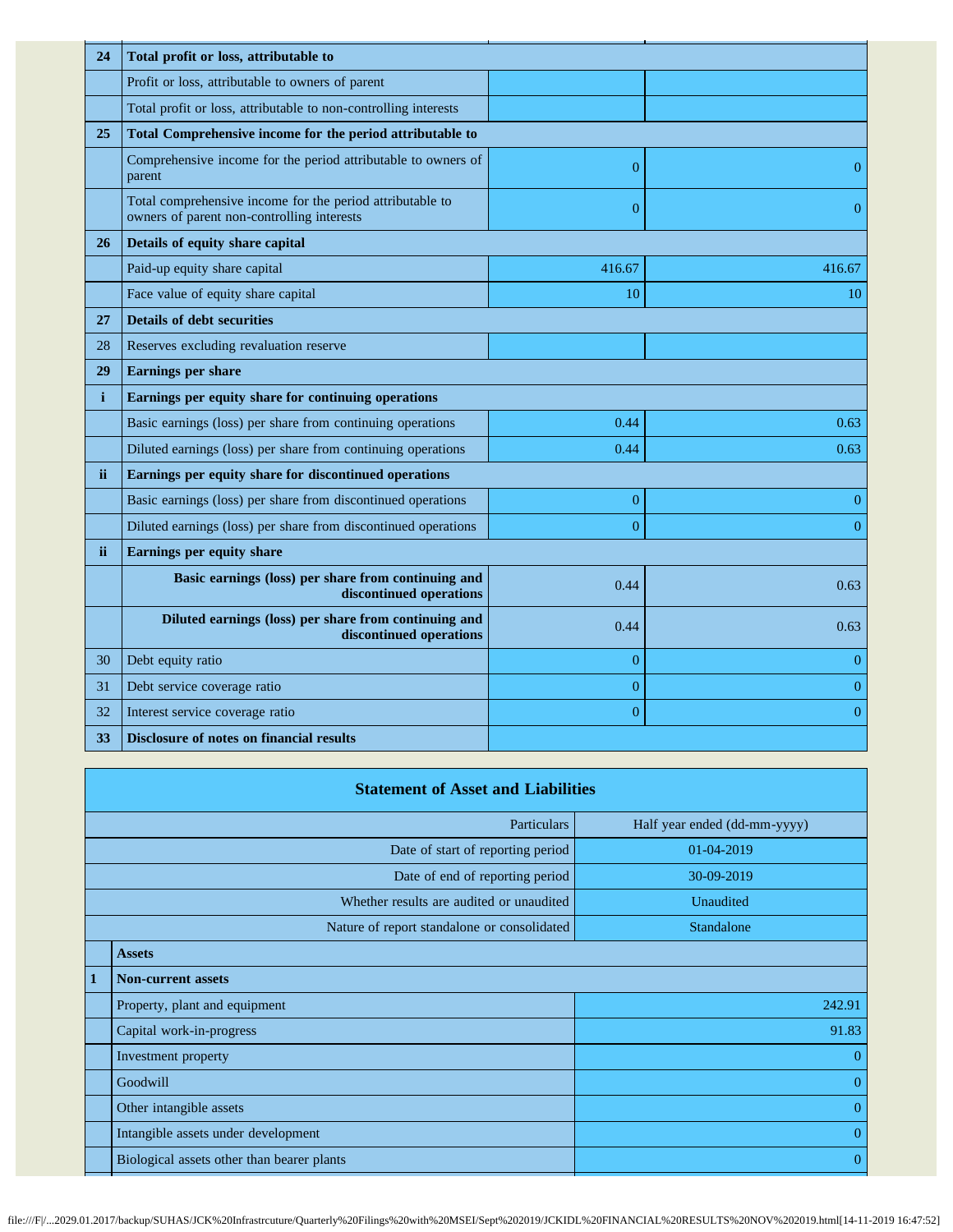|                | Investments accounted for using equity method     | $\overline{0}$ |
|----------------|---------------------------------------------------|----------------|
|                | <b>Non-current financial assets</b>               |                |
|                | Non-current investments                           | 120            |
|                | Trade receivables, non-current                    | $\overline{0}$ |
|                | Loans, non-current                                | 19.65          |
|                | Other non-current financial assets                | $\overline{0}$ |
|                | <b>Total non-current financial assets</b>         | 139.65         |
|                | Deferred tax assets (net)                         | 0.38           |
|                | Other non-current assets                          | 44.64          |
|                | <b>Total non-current assets</b>                   | 519.41         |
| $\overline{2}$ | <b>Current assets</b>                             |                |
|                | Inventories                                       | $\overline{0}$ |
|                | <b>Current financial asset</b>                    |                |
|                | <b>Current investments</b>                        | $\mathbf{0}$   |
|                | Trade receivables, current                        | 73.88          |
|                | Cash and cash equivalents                         | 31.94          |
|                | Bank balance other than cash and cash equivalents | 115.98         |
|                | Loans, current                                    | 424.25         |
|                | Other current financial assets                    | 387.57         |
|                | <b>Total current financial assets</b>             | 1033.62        |
|                | Current tax assets (net)                          | $\overline{0}$ |
|                | Other current assets                              | $\overline{0}$ |
|                | <b>Total current assets</b>                       | 1033.62        |

|                | <b>Statement of Asset and Liabilities</b>                                  |                              |
|----------------|----------------------------------------------------------------------------|------------------------------|
|                | Particulars                                                                | Half year ended (dd-mm-yyyy) |
|                | Date of start of reporting period                                          | $01-04-2019$                 |
|                | Date of end of reporting period                                            | 30-09-2019                   |
|                | Whether results are audited or unaudited                                   | Unaudited                    |
|                | Nature of report standalone or consolidated                                | Standalone                   |
| 3              | Non-current assets classified as held for sale                             | $\theta$                     |
| $\overline{4}$ | Regulatory deferral account debit balances and related deferred tax Assets | $\Omega$                     |
|                | <b>Total assets</b>                                                        | 1553.03                      |
|                | <b>Equity and liabilities</b>                                              |                              |
|                | <b>Equity</b>                                                              |                              |
|                | Equity attributable to owners of parent                                    |                              |
|                | Equity share capital                                                       | 416.67                       |
|                | Other equity                                                               | 365.16                       |
|                | Total equity attributable to owners of parent                              | 781.83                       |
|                | Non controlling interest                                                   |                              |
|                | <b>Total equity</b>                                                        | 781.83                       |
|                | <b>Liabilities</b>                                                         |                              |
|                | <b>Non-current liabilities</b>                                             |                              |
|                | <b>Non-current financial liabilities</b>                                   |                              |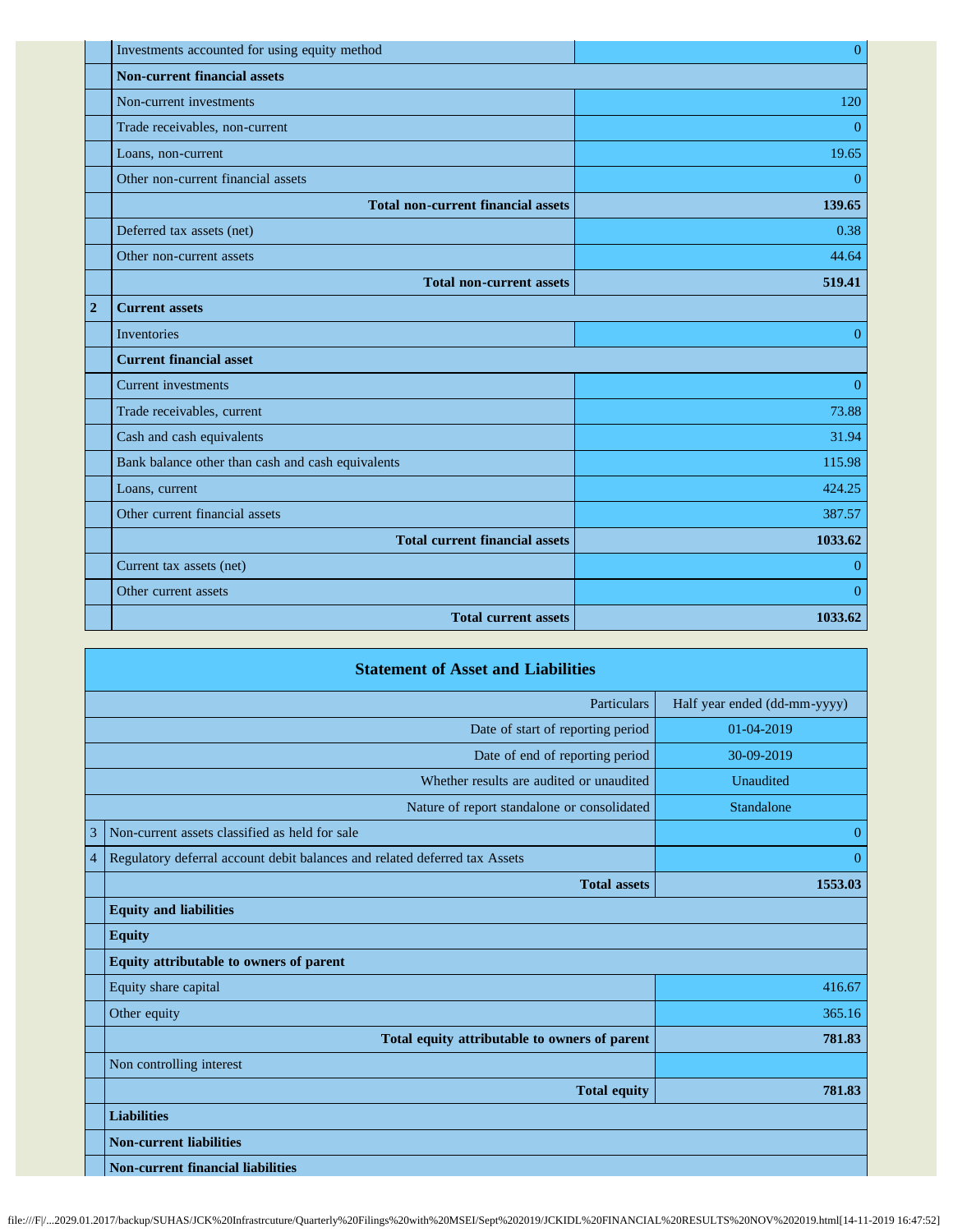|                | Borrowings, non-current                                                                   | 37.7           |
|----------------|-------------------------------------------------------------------------------------------|----------------|
|                | Trade payables, non-current                                                               | $\overline{0}$ |
|                | Other non-current financial liabilities                                                   | 111.92         |
|                | <b>Total non-current financial liabilities</b>                                            | 149.62         |
|                | Provisions, non-current                                                                   | $\Omega$       |
|                | Deferred tax liabilities (net)                                                            | $\Omega$       |
|                | Deferred government grants, Non-current                                                   | $\overline{0}$ |
|                | Other non-current liabilities                                                             | $\Omega$       |
|                | <b>Total non-current liabilities</b>                                                      | 149.62         |
|                | <b>Current liabilities</b>                                                                |                |
|                | <b>Current financial liabilities</b>                                                      |                |
|                | Borrowings, current                                                                       | $\overline{0}$ |
|                | Trade payables, current                                                                   | 133.32         |
|                | Other current financial liabilities                                                       | $\Omega$       |
|                | <b>Total current financial liabilities</b>                                                | 133.32         |
|                | Other current liabilities                                                                 | 415.05         |
|                | Provisions, current                                                                       | 73.21          |
|                | Current tax liabilities (Net)                                                             | $\theta$       |
|                | Deferred government grants, Current                                                       | $\Omega$       |
|                | <b>Total current liabilities</b>                                                          | 621.58         |
| 3              | Liabilities directly associated with assets in disposal group classified as held for sale | $\overline{0}$ |
| $\overline{4}$ | Regulatory deferral account credit balances and related deferred tax liability            | $\theta$       |
|                | <b>Total liabilities</b>                                                                  | 771.2          |
|                | <b>Total equity and liabilites</b>                                                        | 1553.03        |
|                | Disclosure of notes on assets and liabilities                                             |                |

## **Format for Reporting Segmenet wise Revenue, Results and Capital Employed along with the company**

| results                                                                |                                                |                                                                                       |
|------------------------------------------------------------------------|------------------------------------------------|---------------------------------------------------------------------------------------|
| <b>Particulars</b>                                                     | 3 months/ 6 month ended (dd-<br>$mm$ -yyyy $)$ | Year to date figures for current period ended<br>$(dd{\text{-}\!\!\,\text{mm-}}yyyy)$ |
| Date of start of reporting period                                      | 01-07-2019                                     | 01-04-2019                                                                            |
| Date of end of reporting period                                        | 30-09-2019                                     | 30-09-2019                                                                            |
| Whether accounts are audited or unaudited                              | Unaudited                                      |                                                                                       |
| Nature of report standalone or consolidated                            | Standalone                                     | Standalone                                                                            |
| <b>Segment Revenue (Income)</b>                                        |                                                |                                                                                       |
| (net sale/income from each segment should be disclosed)                |                                                |                                                                                       |
| <b>Total Segment Revenue</b>                                           |                                                |                                                                                       |
| Less: Inter segment revenue                                            |                                                |                                                                                       |
| <b>Revenue from operations</b>                                         |                                                |                                                                                       |
| <b>Segment Result</b>                                                  |                                                |                                                                                       |
| Profit $(+)$ / Loss $(-)$ before tax and interest from each segment    |                                                |                                                                                       |
| <b>Total Profit before tax</b>                                         |                                                |                                                                                       |
| <i>i.</i> Finance cost                                                 |                                                |                                                                                       |
| ii. Other Unallocable Expenditure net off<br><b>Unallocable income</b> |                                                |                                                                                       |
|                                                                        |                                                |                                                                                       |